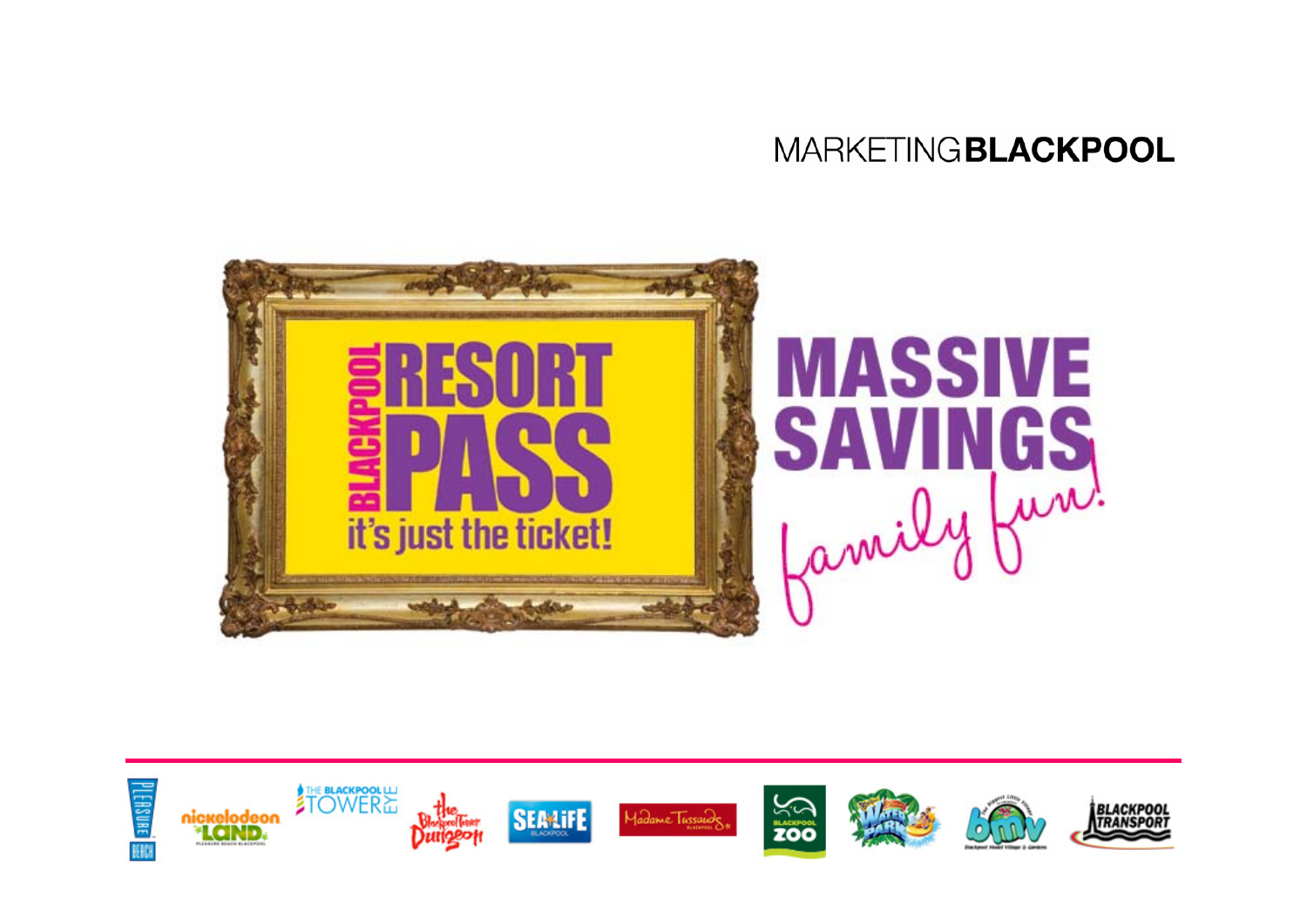

### About Marketing Blackpool:

**"The main objective of Marketing Blackpool is to help achieve sustainable long-term growth of Blackpool's tourism industry and the wider economy. The company's role is to provide a shared vision for the management of Blackpool as a destination."** - Marketing Blackpool Destination Management Plan

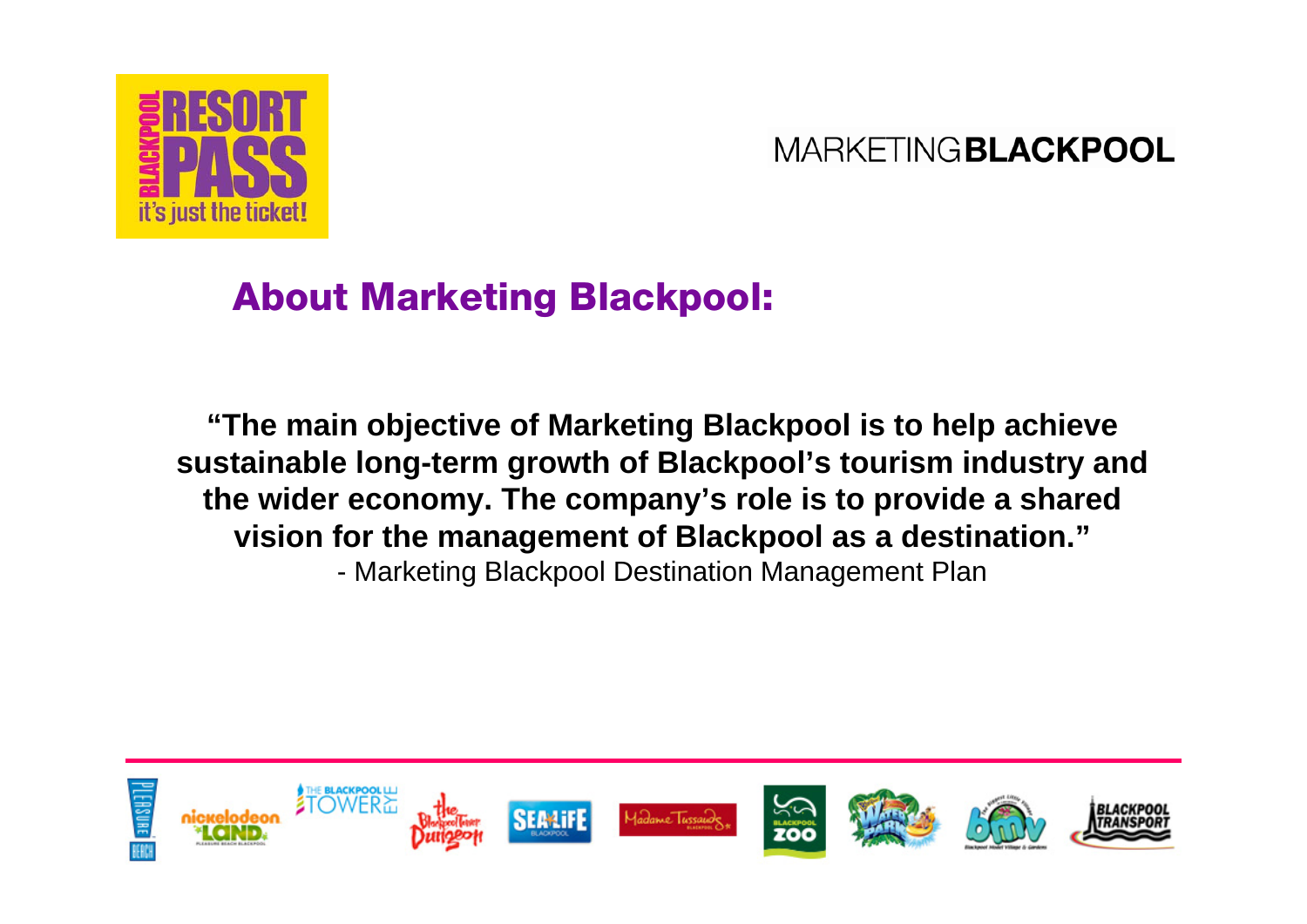

## About VisitBlackpool:

- **To deliver innovative and creative marketing to showcase the Resort to potential visitors**
- **Achieve innovative and targeted marketing to improve brand perceptions and raise awareness of the depth of tourism and investment products and experiences**

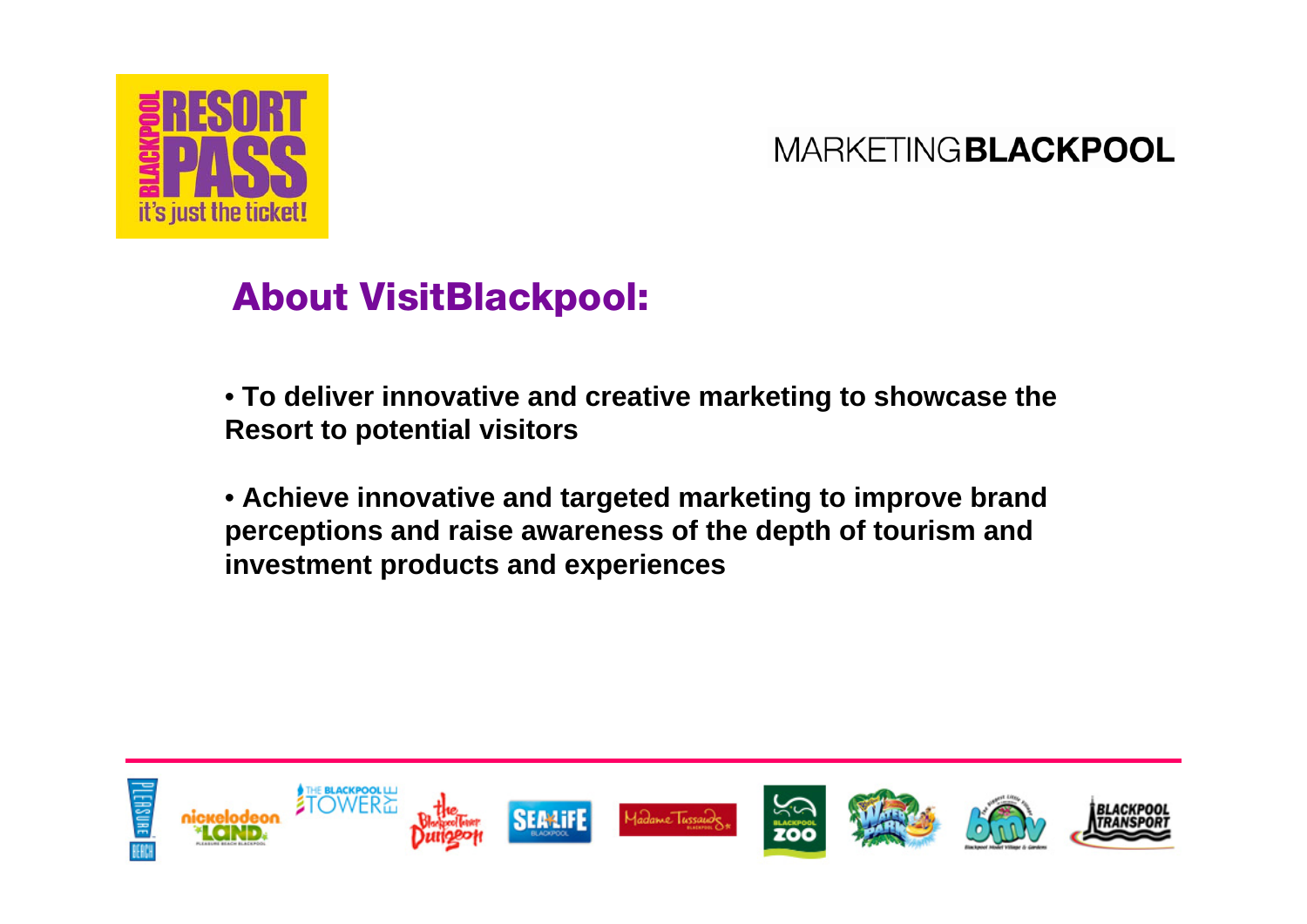

# Blackpool Resort Pass:

# **Definition:"The Blackpool Resort Pass provides the best of Blackpool in one easy ticket at great value for money."**

– www.blackpoolresortpass.com

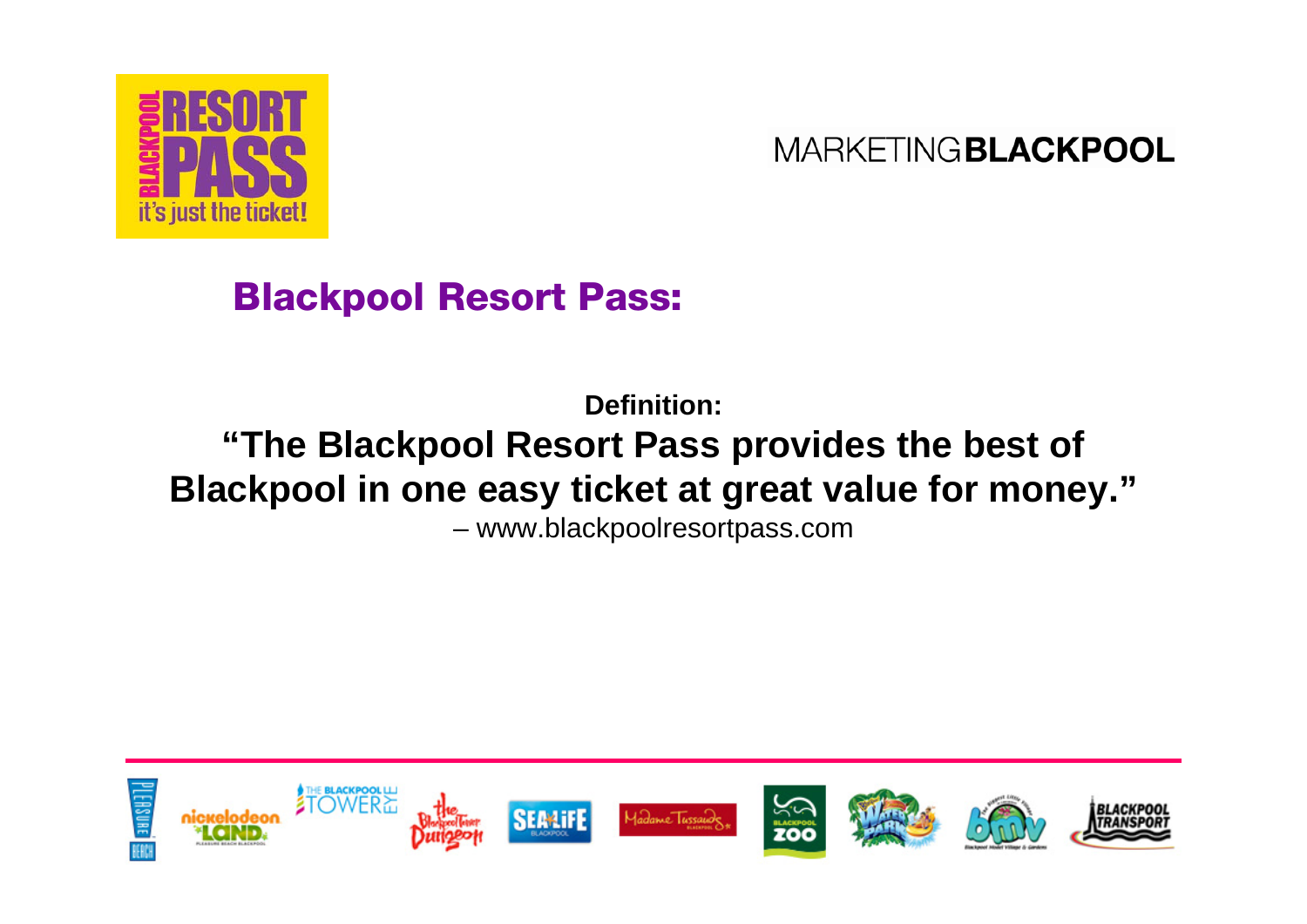

## Aims of initiative:

- **Develop partnerships with key Blackpool organisations**
- **Establish Blackpool as a quality family resort**
- **Drive longer overnight visits to the resort**
- **Deliver whole Blackpool experience to visitors and residents**
- **Generate revenue for Marketing Blackpool and its partners**
- **Improve the customer experience from partner scheme in 2012**
- **Challenge perceptions of the resort and its tourism offer**

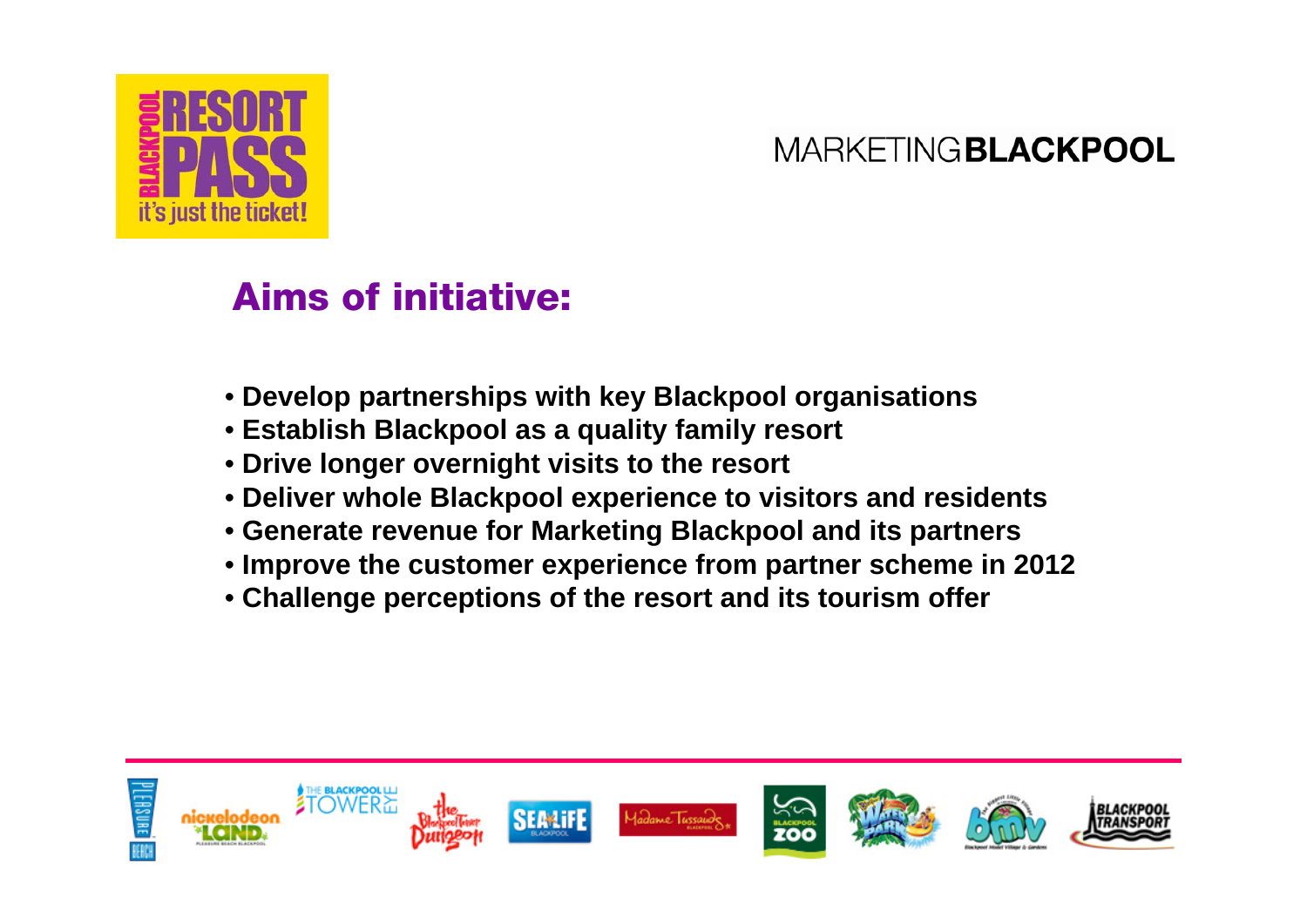

## Development:

- **Developed an e-commerce platform for sales of the Blackpool Resort Pass (Live from 11th February 2013)**
- **Repackaged the Resort Pass to deliver consistent customer journey and experience in line with the Blackpool brand**
- **Work in partnership to establish clear terms and conditions**
- **Developed new system of delivery of the pass from the VisitBlackpool Tourist Information Centre**

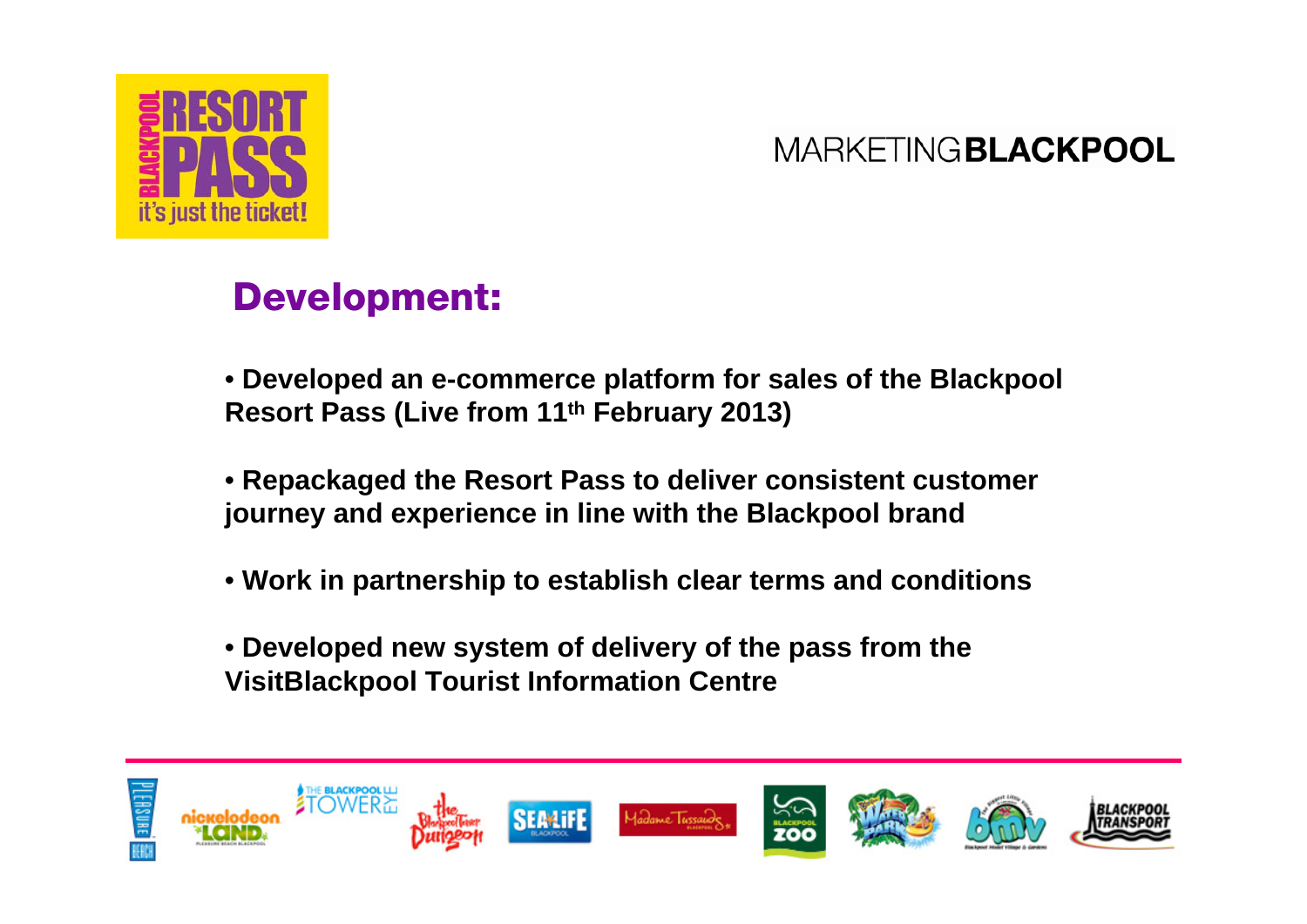

# Development:

| <b>Agent Copy</b>                                                 | it's just the ticket!                                                                                                   | it's just the ticket!                                                                                                                  |
|-------------------------------------------------------------------|-------------------------------------------------------------------------------------------------------------------------|----------------------------------------------------------------------------------------------------------------------------------------|
| 0001<br>Valid Date:<br>Sold By:                                   | 0001                                                                                                                    | 0002                                                                                                                                   |
| <b>Payment Method:</b><br>Card<br>Cash                            | One entry to Blackpool Sandcastle Waterpark<br>including Hyperzone<br>Valid Date:<br>Write or stamp agent name here     | One entry to Blackpool Sandcastle Waterpark<br>including Hyperzone<br>Valid Date:<br>Write or stamp agent name here                    |
| 0002<br>Valid Date:<br>Sold By:<br><b>Payment Method:</b><br>Card | Please redeem this ticket at admission desk for entry<br>(Attraction use only)<br>Ticket valid for 7 days from purchase | Please redeem this ticket at admission desk for entry<br>Received By<br>(Attraction use only)<br>Ticket valid for 7 days from purchase |
| Cash                                                              | Please see reverse for full terms & conditions                                                                          | Please see reverse for full terms & conditions                                                                                         |

#### **MARKETINGBLACKPOOL**



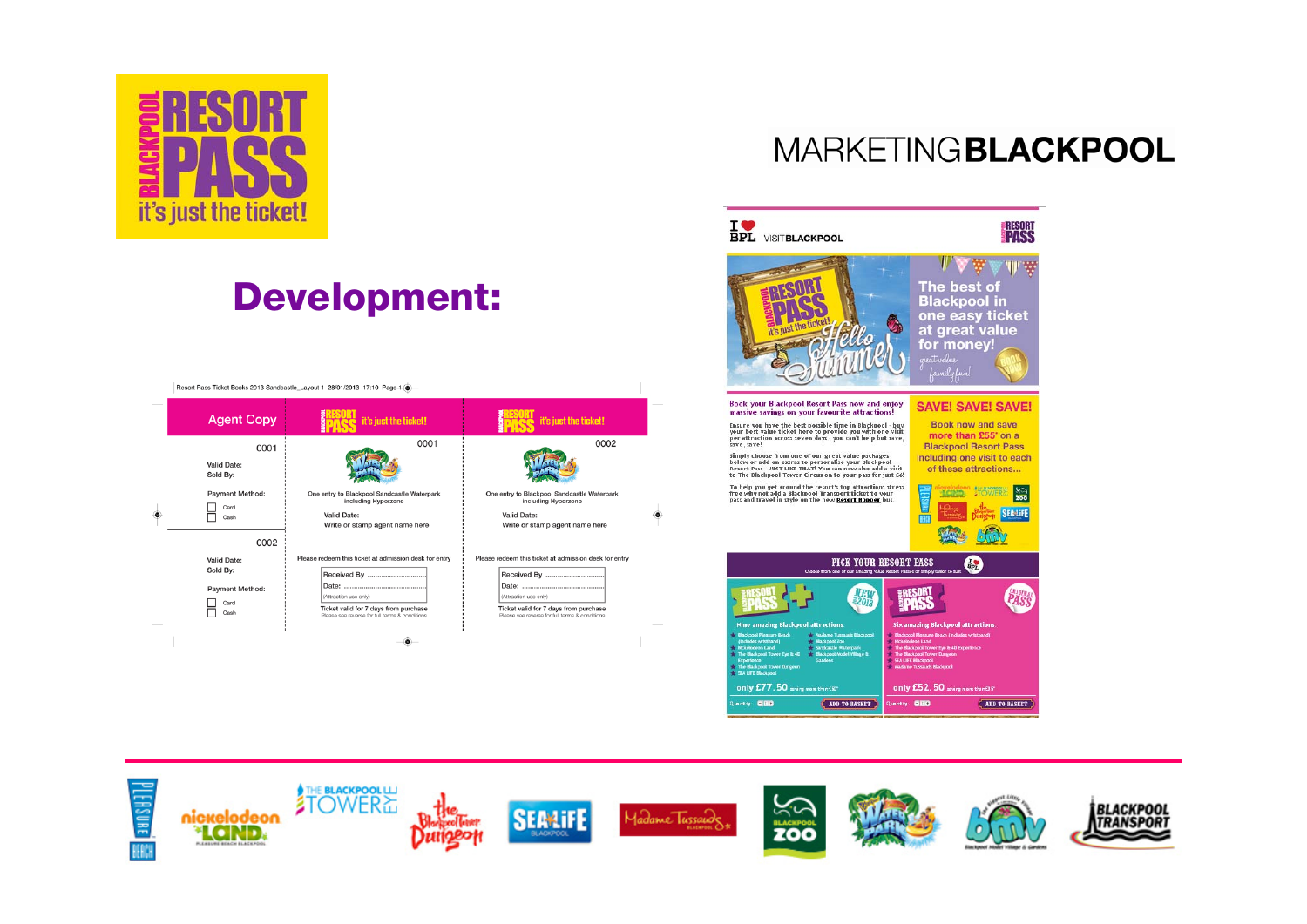



## Marketing Communications:

• **Marketing campaigns targeted to geographical areas – Glasgow, Edinburgh, Birmingham, Nottingham, Newcastle & Leeds**

- **Multi-channel campaigns including print, radio, digital, OOH, PR**
- •**Digital Campaigns included digital display advertising, PPC, social media and SEO.**
- **Photo sharing viral campaign established to raise brand awareness – yourblackpool.com**
- **Marketing coordinated in partnership with Blackpool attractions, events and accommodation providers**

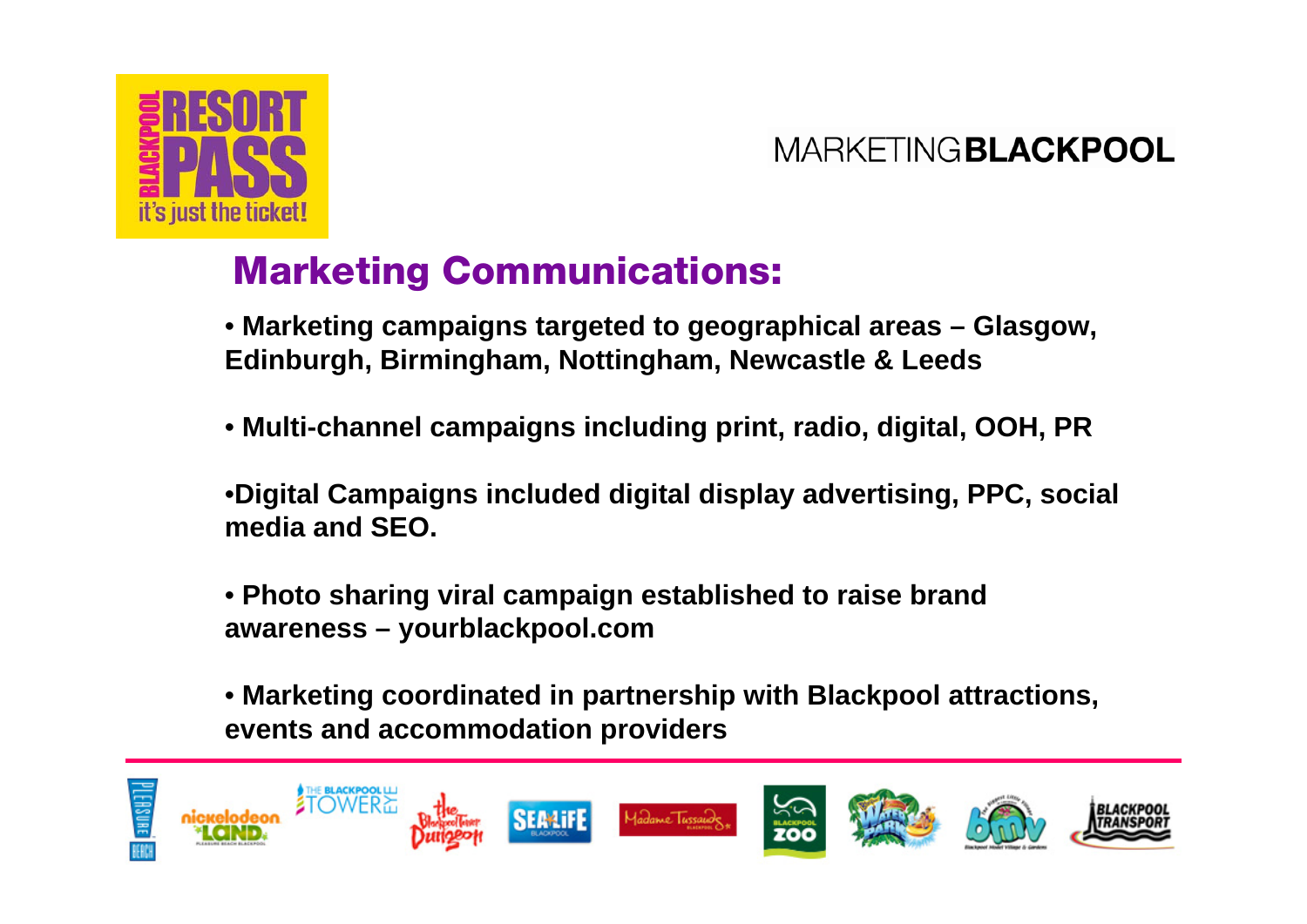

## Audience & message:

- **Messages targeted to family audience**
- **Primary target is a female, aged 25-45, within a C/D family**
- **Supported by mascot character for experiential marketing**

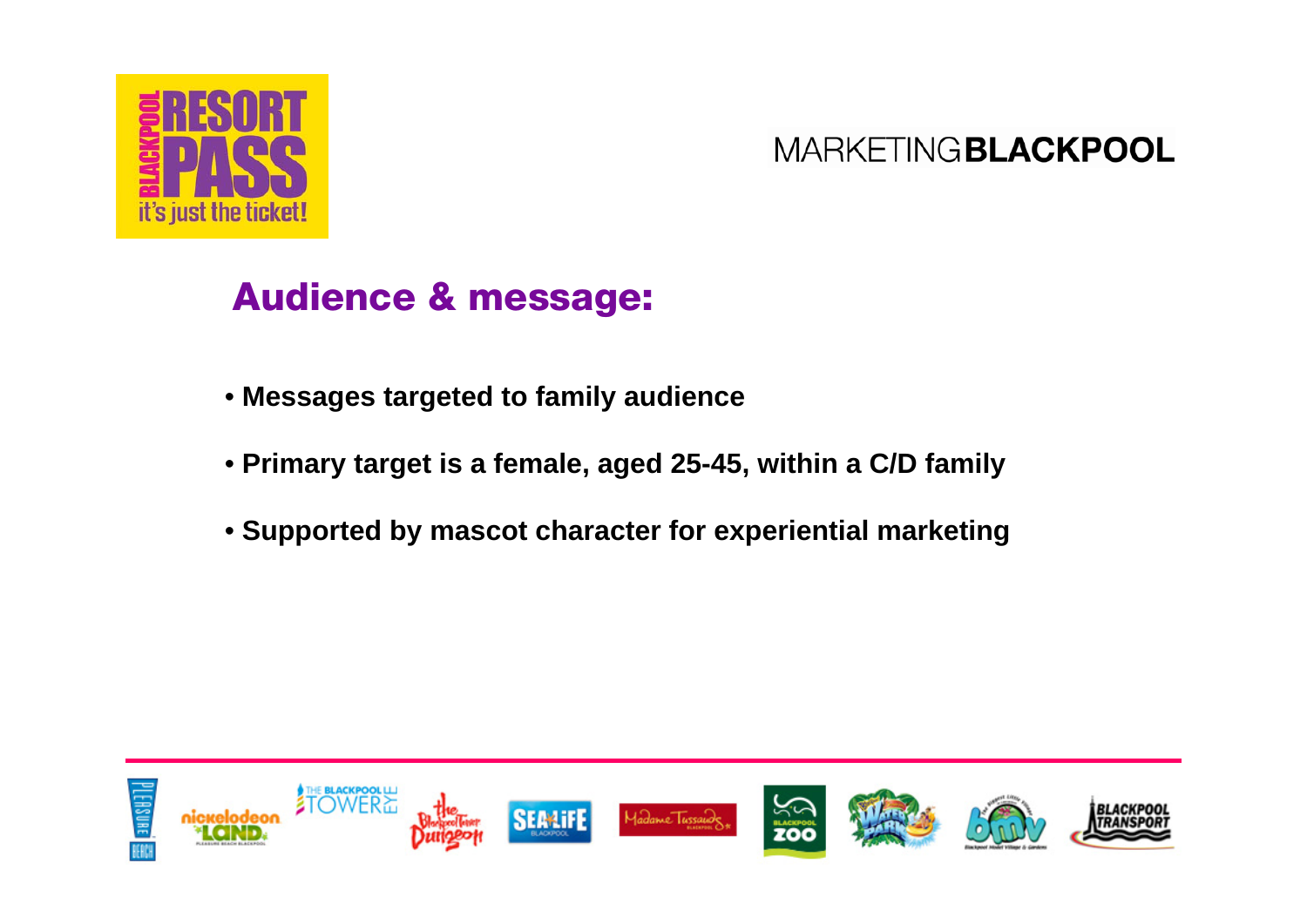

## Audience & message:



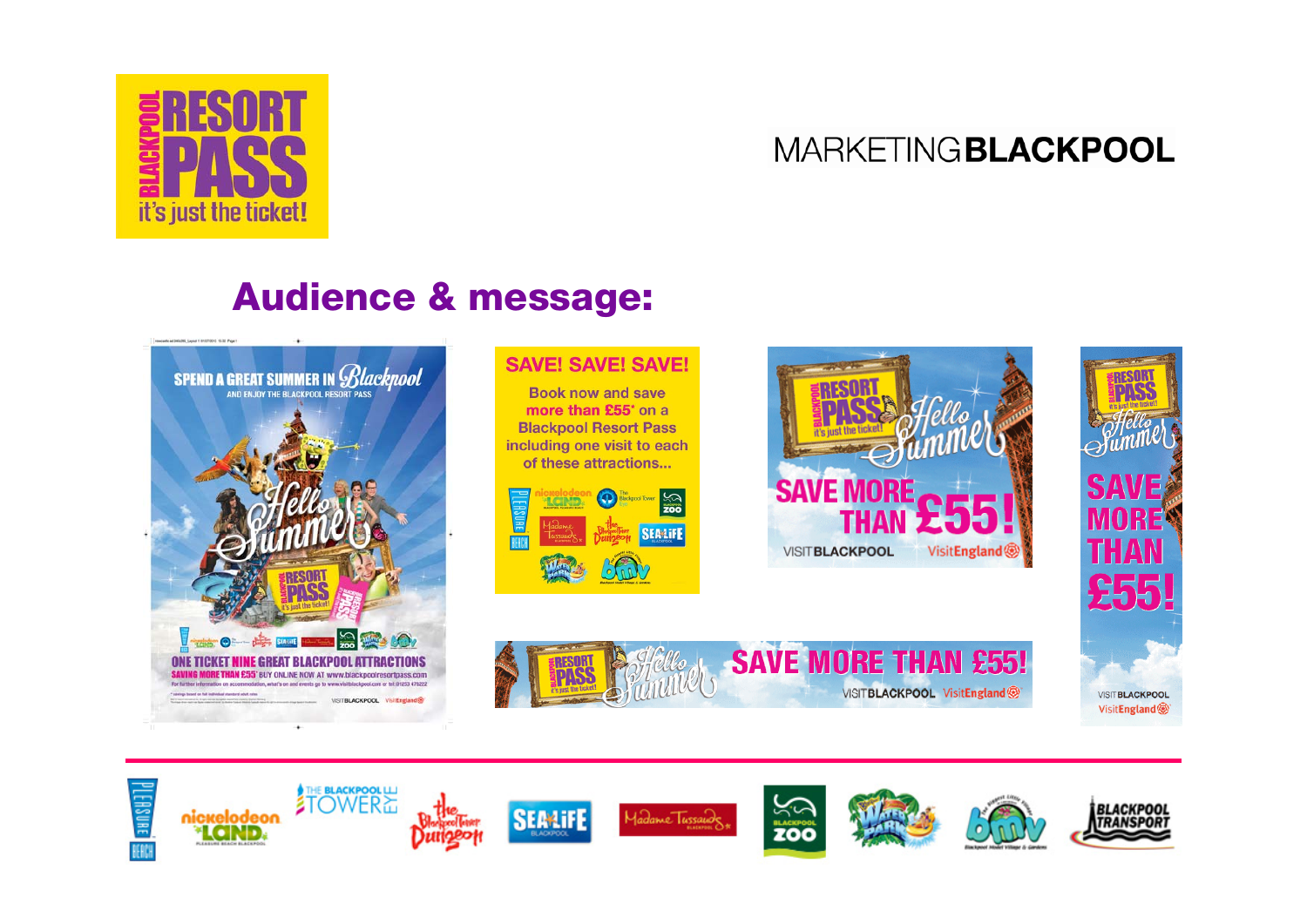

## Success of the Resort Pass:

- **More than £980k sales revenue in 2013**
- **92,346 individual attraction or event tickets sold in 2013**
- **81.7% increase in sales in 2013 compared to pilot scheme in 2012**
- **2013 marketing delivered an ROI of 792%**